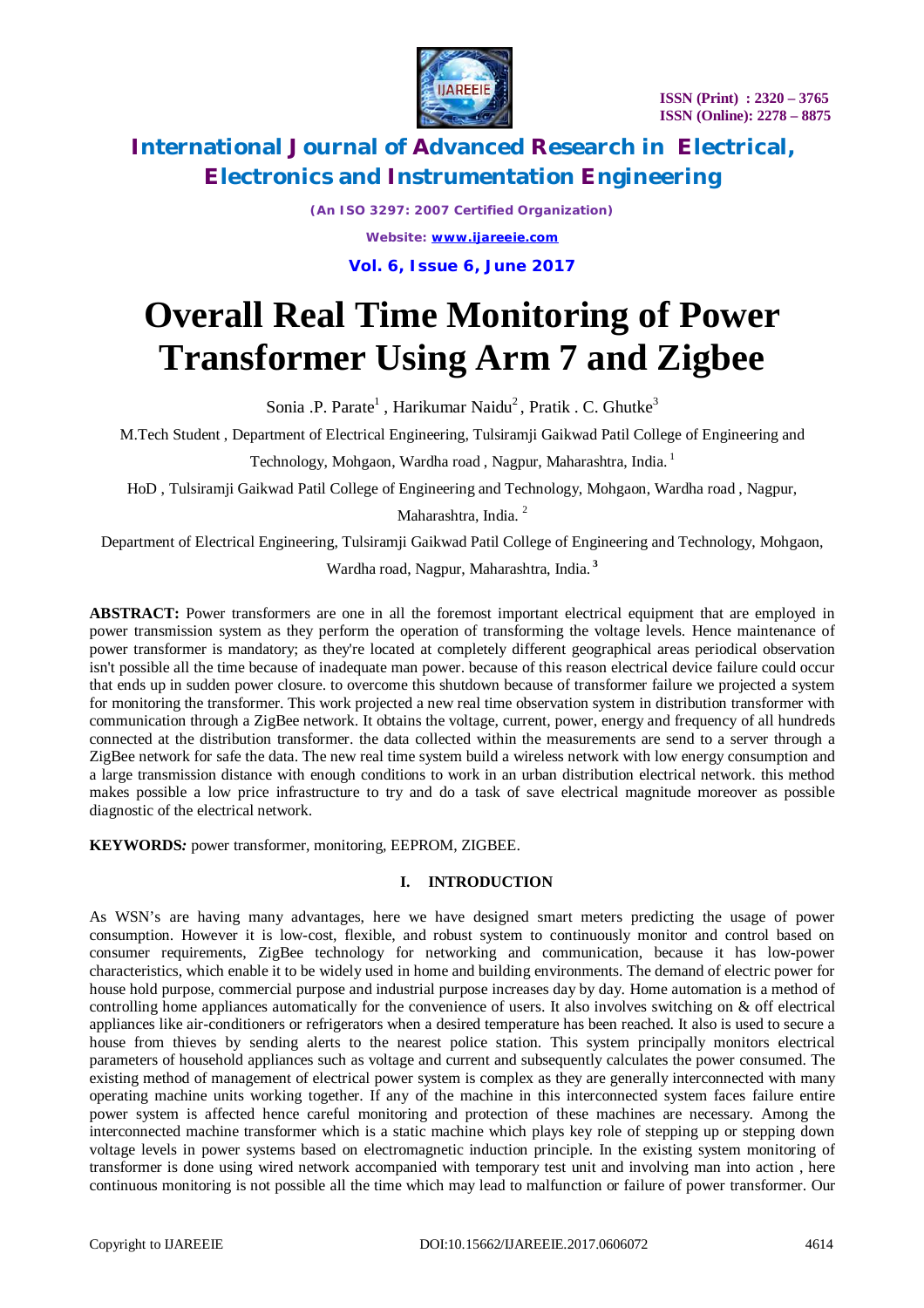

*(An ISO 3297: 2007 Certified Organization)*

*Website: [www.ijareeie.com](http://www.ijareeie.com)*

### **Vol. 6, Issue 6, June 2017**

proposed system provides effective monitoring and protection of power transformer by measuring operating voltage without involving human intervention.

## **II. HARDWARE SYSTEM**

The proposed methodology is based on Robust technology meets safety reliability and fastest in operation. It consists of a sensing system, signal conditioning Electronic circuit, controller. It is installed at the transformer site and the finding parameters recorded using the analog to digital converter of the embedded system. The acquired parameters are processed and recorded in the system memory. System will help the system to run under reliable condition and identify problems before any failure. For above result we are using a small step down transformer of 12 V, 1 Amps rating and small bulb are connected as a load. In this project we are using CT transformer for measuring load current. Energy meter is interfacing to loads to provide energy consumption. Along with this, a display is connected in the input port of the microcontroller value then the transformer will automatically shut down and in this way transformer life will be increased. We also designed Two-way communication here by which we can ask system about given parameter value just by sending Wireless Data to it so that we can have watch over transformer .For this it is not necessary for the operator to sit in the system premises which was the case at conventional system.



Fig 2: Control section

### **III. FEATURES OF HARDWARE**

#### **OPTO COUPLERS:**

There are many situations where signals and data need to be transferred from one system to another within a piece of electronics equipment, or from one piece of equipment to another, without making a direct electrical connection. Often this is because the source and destination are (or may be at times) at very different voltage levels, like a microcontroller which is operating from 5V DC but being used to control a triac which is switching 230V AC. In such situations the link between the two must be an isolated one, to protect the microprocessor from over voltage damage. Relays can of course provide this kind of isolation, but even small relays tend to be fairly bulky compared with ICs and many of today's other miniature circuit components. Because they are electro-mechanical, relays are also not as reliable ó and only capable of relatively low speed operation. Where small size, higher speed and greater reliability are important, a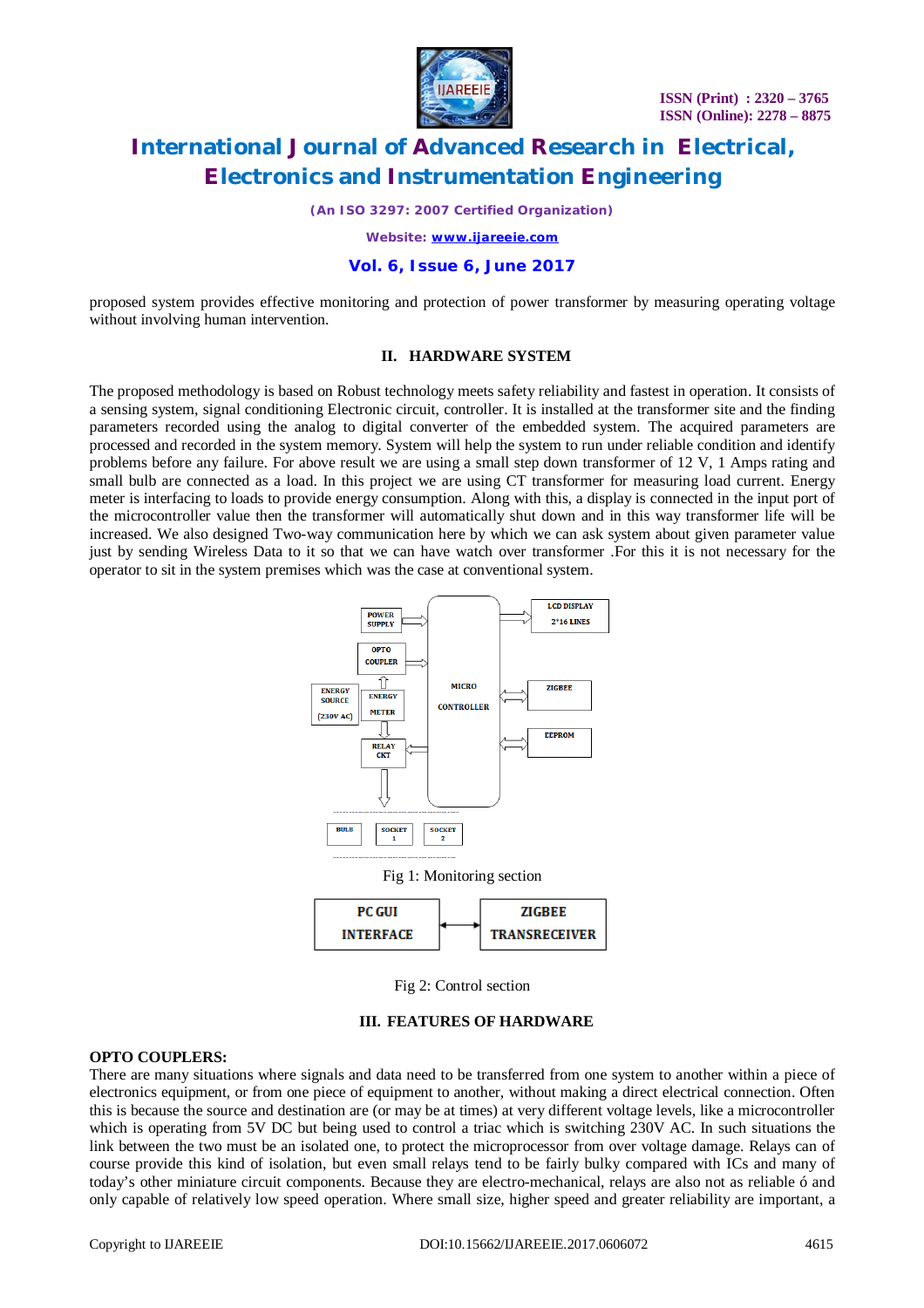

*(An ISO 3297: 2007 Certified Organization)*

*Website: [www.ijareeie.com](http://www.ijareeie.com)*

### **Vol. 6, Issue 6, June 2017**

much better alternative is to use an Optocoupler. These use a beam of light to transmit the signals or data across an electrical barrier, and achieve excellent isolation.



Fig 3: Optocoupler structure

#### **ENERGY METER**

An electricity meter or energy meter is a device that measures the amount of electric energy consumed by a residence, business, or an electrically powered device. Electricity meters are typically calibrated in billing units, the most common one being the kilowatt hour. Periodic readings of electric meters establish billing cycles and energy used during a cycle. In settings when energy savings during certain periods are desired, meters may measure demand, the maximum use of power in some interval. In some areas the electric rates are higher during certain times of day, reflecting the higher cost of power resources during peak demand time periods. Also, in some areas meters have relays to turn off nonessential equipment

### **ZIGBEE:**

Zigbee modules feature a UART interface, which allows any microcontroller or microprocessor to immediately use the services of the Zigbee protocol. All a Zigbee hardware designer has to do in this case is ensure that the host's serial port logic levels are compatible with the XBee's 2.8- to 3.4-V logic levels. The logic level conversion can be performed using either a standard RS-232 IC or logic level translators such as the 74LVTH125 when the host is directly connected to the XBee UART. The X- Bee RF Modules interface to a host device through a logic-level asynchronous Serial port. Through its serial port, the module can communicate with any logic and voltage Compatible UART; or through a level translator to any serial device.

Data is presented to the X-Bee module through its DIN pin, and it must be in the asynchronous serial format, which consists of a start bit, 8 data bits, and a stop bit. Because the input data goes directly into the input of a UART within the X-Bee module, no bit inversions are necessary within the asynchronous serial data stream. All of the required timing and parity checking is automatically taken care of by the X-Bee's UART.



#### **IV. CONCLUSION**

The proposed method is a very effective method for implementing green energy concept on a larger scale. The designed system is easy to implement and very customizable according to needs. It provides very effective techniques of using our renewable energy resources which would otherwise have been underutilized. The integration of Web of Things with existing power grid architecture will provide us numerous opportunities for improvements in our energy saving techniques. In future data base can be maintained for understanding the performance of transformer system. A server